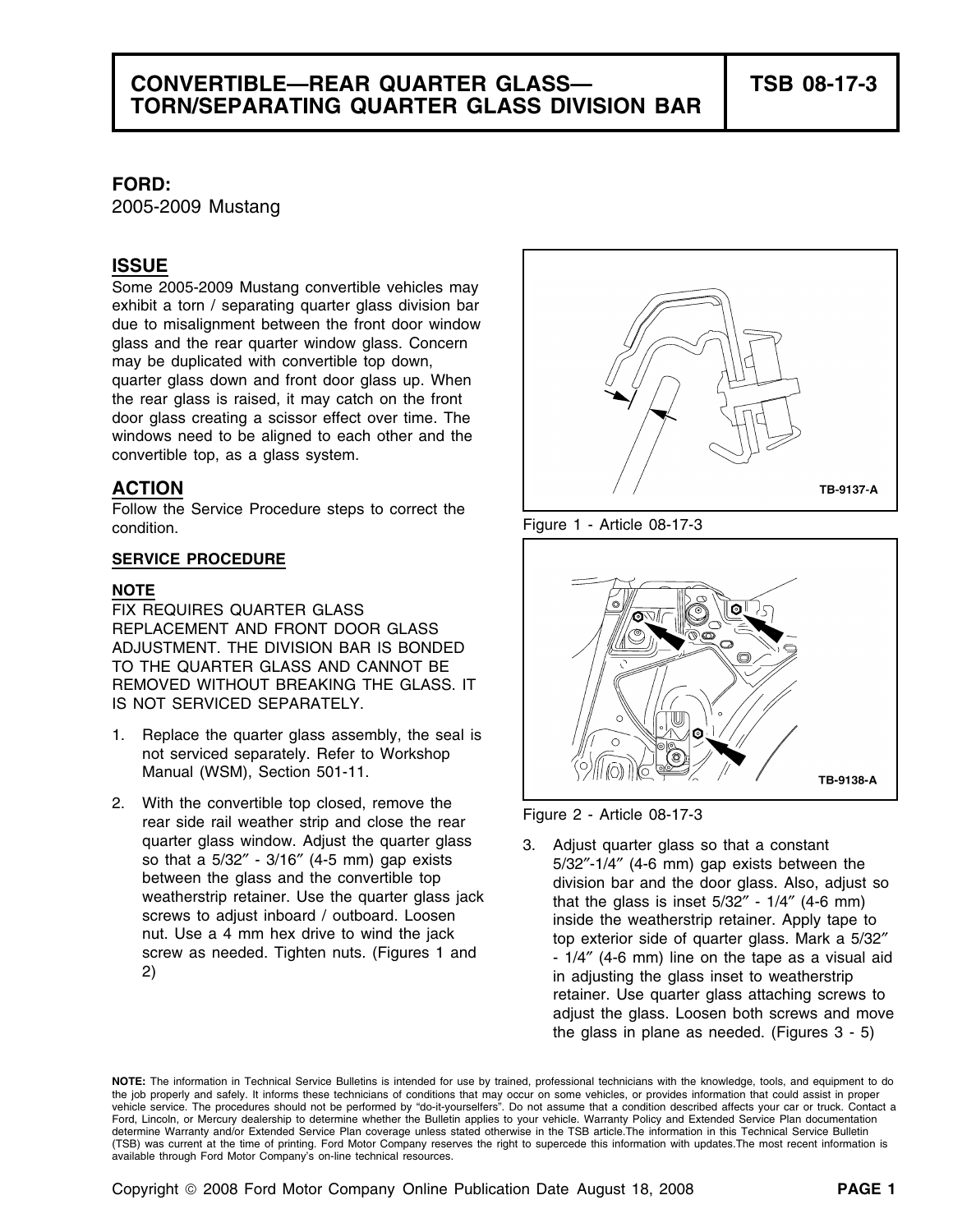# **TSB 08-17-3 (Continued)**



Figure 3 - Article 08-17-3





5. Adjust the door glass so that the door glass is flush to the quarter glass division bar or outboard of the division bar by no more than 1/16″ (2 mm). (Figure 6). Use the door glass window regulator jack screw to adjust glass outboard. Remove the round reflector located at the bottom of the door trim panel. Turning the jack screw clockwise tips the glass outboard, counterclockwise tips the glass inward. If additional adjustment is needed, then remove trim panel and use glass clamps. Refer to WSM, Section 501-11.



Figure 6 - Article 08-17-3

## **NOTE**

Figure 4 - Article 08-17-3 MISALIGNED DOOR GLASS WILL BOUNCE BACK DURING OPERATION IF IT CONTACTS THE INBOARD SIDE OF THE UPPER CONVERTIBLE SEAL RETAINER. CONCERN MAY BE DUPLICATED WITH TOP UP AND REAR WINDOWS DOWN. DOOR GLASS MUST BE ALIGNED TO BOTH THE CONVERTIBLE TOP AND QUARTER GLASS DIVISION BAR.

| <b>PART NUMBER</b> | <b>PART NAME</b>   |  |  |
|--------------------|--------------------|--|--|
| AR3Z-7629710-A     | Quarter Glass - RH |  |  |
| AR3Z-7629711-A     | Quarter Glass - LH |  |  |

**WARRANTY STATUS:** Eligible Under Provisions Of New Vehicle Limited UNITY OF THE MATTED STATES IN THE MATTED STATES OF THE FIGURE 5 - Article 08-17-3 IMPORTANT: Warranty Coverage coverage limits/policies are 4. Tighten screws and install the rear side rail weatherstrip. The means of the contract of the contract of the contract of the contract of the measurement of the measurement of the measurement of the measurement of the measurement of the measurement of the measurement o Warranty coverage limits are determined by the identified causal part.